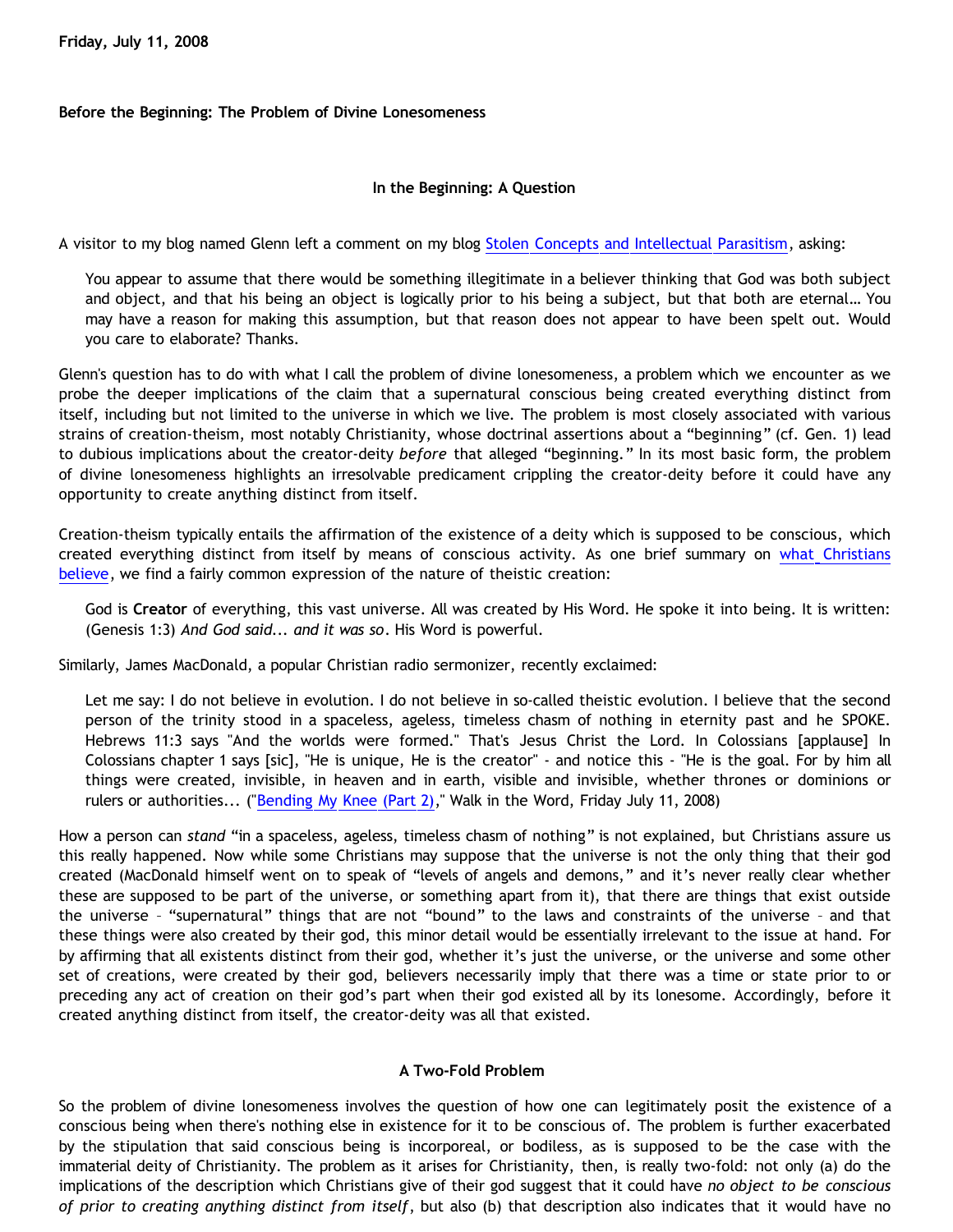*means by which it could be conscious* of anything. Thus both aspects of the subject-object relationship are fundamentally undermined, which means the believer commits the fallacy of the [stolen concept](http://bahnsenburner.blogspot.com/2008/06/stolen-concepts-and-intellectual.html) when he points to a conscious being as the creator of the universe. As described, the Christian god in its pre-creative state at best resembles a non-conscious non-entity stranded in an utterly lonesome void. Unfortunately for Christians, even if one could propose a plausible solution to the first aspect of the problem of divine lonesomeness (which would have to consist of identifying what could legitimately serve as an object of divine consciousness prior to creating anything distinct from itself), the second aspect of the problem of divine lonesomeness would still remain.

With these prefatory remarks in view, I find it necessary to ask in response to Glenn's question, a question of my own:

*If the believer claims that his god is the object of his own consciousness in the context discussed (i.e., prior to creating anything distinct from itself, where said god is supposed to have created everything that is distinct from itself), how is this any different than affirming the existence of a consciousness conscious only of itself?*

Rand points out the relevant fact that

A consciousness conscious of nothing but itself is a contradiction in terms: before it could identify itself as consciousness, it had to be conscious of something. (*Atlas Shrugged*)

So the question for the theist affirming the existence of a creator-deity and consequently implying the scenario described above, would at minimum have to identify what his god could have been conscious of prior to creating anything distinct from itself, as well as the means by which it is supposedly conscious of it. Traditionally theism, in the west at any rate, describes its god in terms of consciousness: it is "personal," it is aware, it knows, it speaks, it remembers, it makes decisions, it judges, it has emotions (anger, for instance), it has desires (a will, for instance), it plans, it watches, etc. All these functions entail a consciousness very much like we know it as human beings (indeed, many thinkers, including Rand as well, have pointed out that God is essentially a selective projection of attributes of human consciousness; for instance, see [here\)](http://bahnsenburner.blogspot.com/2008/02/presuppositionalism-and-evasion-of_04.html). As we probe deeper into this matter, it appears more and more that a starting point of utter subjectivism seems unavoidable here for our lonesome deity, and by extension for the believer 's worldview.

Now obviously a human being or other biological organism in the same kind of lonesome situation (if such could exist) would not necessarily have this problem. If for instance I were the only thing existing the universe, I could, at least theoretically, be conscious of myself, for consciousness is only one of my attributes. I'm not a disembodied or bodiless consciousness, like an immaterial deity is apparently supposed to be. I could be aware of my hand, for instance, or my foot, or my belly, each of which is a part of my self. (Of course, I wouldn't be conscious of these things very long if I suddenly found myself existing all by my lonesome; without air, food, water, warmth, etc., I wouldn't be alive for a brief moment and then I'd die, and then all that would exist would be my dead body.) Also, as a biological organism, I have the physical provisions necessary for being conscious of these various parts of myself, namely sensory organs and receptors, a nervous system and a cerebral cortex to which sensory signals are delivered, etc. For instance, I have functioning eyes, and therefore I can see. By seeing things, I have awareness of them. If I didn't have eyes, or if I had eyes that didn't work, I wouldn't be able to see anything, and thus I'd not have awareness of objects in visual form. The same with my other senses. If we eliminate all our senses, by what means could we have awareness of anything? By *no means*? How is this a viable answer?

Now the theist might come back and say that his god has attributes other than only its consciousness, attributes that are distinct from its consciousness, and these other attributes would provide themselves as the objects of its consciousness in its lonesome state. This is a common rejoinder to the problem of lonesomeness. But what are these other alleged attributes that are distinct from its consciousness? Most typically, the theist will say that his god is aware of its own being. But what does that mean? This is certainly not sufficient to undo the implications already present in theistic descriptions suggesting that their god is a pure consciousness, without a body ("incorporeal"), without anything specific to point to as an attribute existing independently of its consciousness (such as body parts in the case of biological organisms). In fact, such a reply seems to be an attempt to cover the probable fact that the theist himself doesn't really get the point of the problem of lonesomeness and offers a last-ditch effort to put up a smokescreen by retreating into the utterly vague.

### **The Case of Patrick Toner**

Patrick Toner, of Wake Forest University, takes a similar, slightly more developed approach in his defense against the problem of theistic lonesomeness. He writes: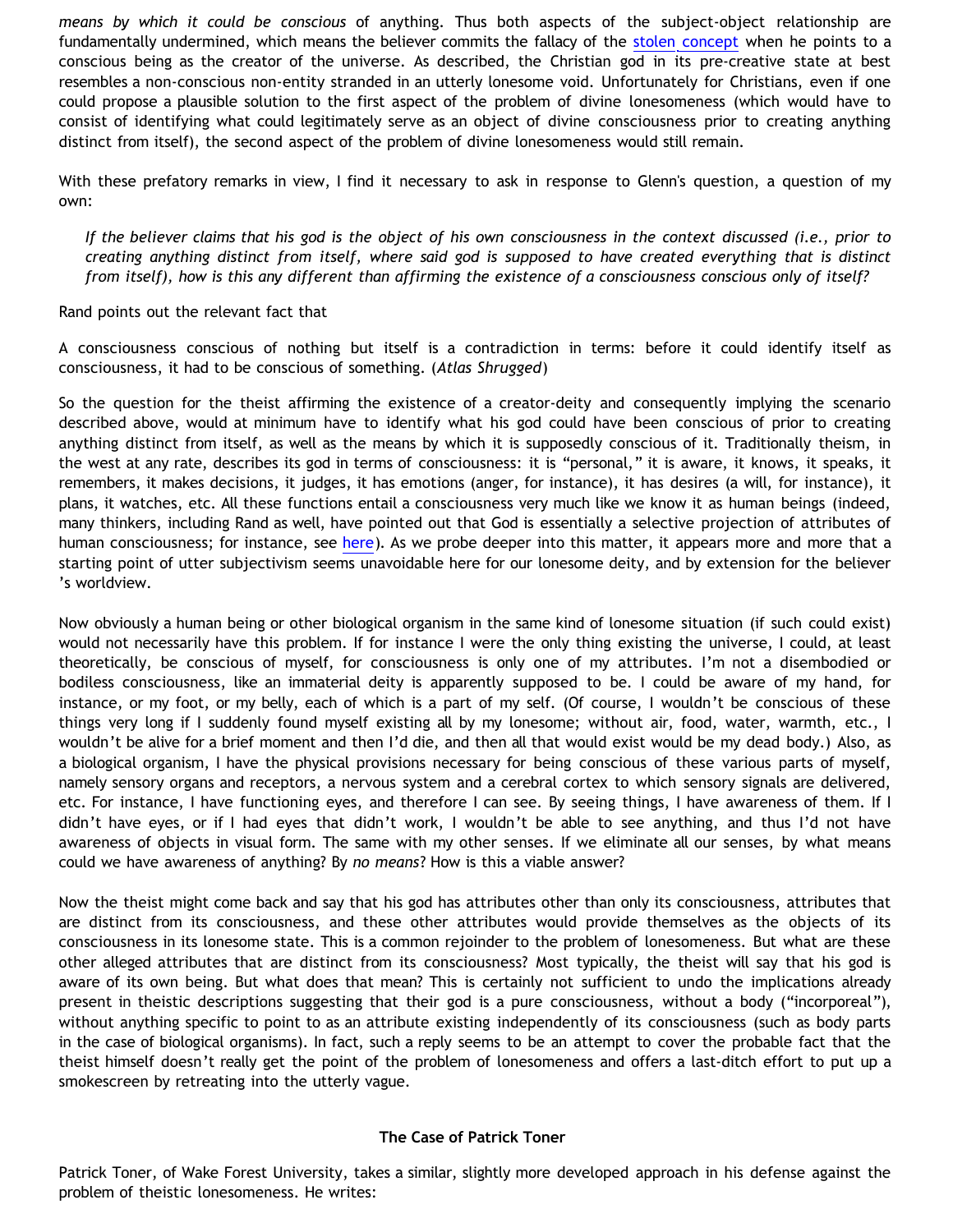Think about the nature of consciousness. Consciousness is not an entity: it's a faculty of an entity. It is not a substance like a human being: it is, instead, something that human beings (and perhaps other kinds of things) *have*. Like walking or digesting, consciousness "has no existence or possibility apart from the creature" that is conscious. (I take it that Rand would agree with the assertion, even though – again – this is not the reason she offers for asserting that it's impossible for consciousness alone to exist [cf. Peikoff 1991, 13].) That is to say, *of course*, you can't have a consciousness with nothing but itself to be conscious of: the existence of a consciousness – any consciousness – implies the existence of a thing that is conscious. Now, with that point made, one can easily see that any consciousness will necessarily have something other than itself to be conscious of: namely, at the very least, the *thing* that it is the consciousness of (the thing to which the consciousness belongs). The theist need have no problem with this, but can gladly grant that the existence of a Divine consciousness implies the existence of a Divine being, and that the Divine consciousness can therefore assuredly be conscious at least of God. Thus, theism does not conflict with Rand's views on consciousness. ("Objectivist Atheology," *The Journal of Ayn Rand Studies*, Spring 2007, Vol. 8, No. 2, p. 213)

I note that Toner's statement here seems to agree, at least in part, with [Robert Bumbalough's objection](http://bahnsenburner.blogspot.com/2008/06/stolen-concepts-and-intellectual.html) to the use of the concept 'substance' to describe the god of Christianity (as many Christians have done), especially given the typical Christian apologetic stipulation that consciousness is non-physical. Here Toner states explicitly that " [c]onsciousness... is not a substance like a human being." Human beings, of course, on the Objectivist model, are integrations of consciousness and matter. This is quite unlike what the god of Christianity is supposed to be, as it is supposed to be immaterial, incorporeal, bodiless, in fact non-biological. Now, according to Toner, consciousness is merely an attribute, not an entity as such. How convenient! And yet, as Objectivists, we already know this. (In fact, it is refreshing to see a theist come out of the closet and affirm explicitly that consciousness is not an entity. It is frequently unclear when dealing with theists whether or not they understand this. I think the source of the confusion for believers on this point is the Christian notion of a "soul" which is separate from the "flesh," where the soul (associated with the individual's consciousness) is treated as a distinctly existing entity in its own right. The Christian doctrine of the soul is in large part responsible for a most unscientific and irrational understanding of man's nature.)

Toner is also correct in comparing consciousness to other biological actions, e.g., "walking or digesting," for consciousness is essentially a species of biological action. When we perceive, infer, judge, remember, emote, we are engaged in a type of *action* that is conscious in nature. The question at this point is: *what* is performing the action that is conscious in nature? In the case of human beings and other biological organisms which possess consciousness, answering this question is not problematic. For we can point to the organism as a whole, along with its brain and nervous system in particular, as the performer of the action in question.

But in the case of a so-called "immaterial" being, which would have no brain or nervous system or anything apparently comparable to these, this question becomes problematic. I'd even say it is unanswerable at this point. In this way, we can already see that affirming consciousness in such a context amounts to a [stolen concept](http://bahnsenburner.blogspot.com/2008/06/stolen-concepts-and-intellectual.html), for the preconditions of consciousness (e.g., a brain, a nervous system, sensory organs, etc.) are being denied in the case of the Christian god. So while the Objectivist would agree that "the existence of a consciousness - any consciousness - implies the existence of a thing that is conscious," it's not at all clear that this could at all be compatible with the divine mind of theism. Indeed, since a supposedly incorporeal being would by virtue of such description lack a body, the truism that Toner states is not compatible with theism. Objectivism agrees with Toner's statement because consciousness is an *attribute* of certain biological organisms. But theism's god is not supposed to be a biological organism, so the problem arises with no solution.

This is where Toner's attempt to avoid the problem of divine lonesomeness runs into further problems of its own, and nothing he offers in his critique seems to anticipate the obvious question: *of what was the divine conscious prior to creating anything distinct from itself?* Saying that it was conscious of itself, or of its own "Being" as some Christians I 've personally interacted with have said, is not sufficient for the above reasons. If the god is supposed to be a bodiless conscious being, how is this different from saying that it is a purely conscious being, and therefore that when it is said to be conscious of itself, it is really being said that it is consciousness being conscious only of itself? A bodiless consciousness has no body, so it could not be conscious of its own hands or feet or heartbeat or intestinal activity, etc., for it is stated explicitly that it lacks these things to begin with. Toner's own treatment of this matter gives us little confidence to suppose that theists can give any plausible answer to it:

The trouble with this kind of objection is that it ignores the most important point: the fact that God has no body *already* sharply distinguishes his mode of knowing from ours. Since it is not, and cannot be, part of the notion of God that he knows through sensation, this implies that his lack of a body wouldn't keep him from knowing himself: he would *have to* have other ways of knowing. But this doesn't mean that God (i.e., God's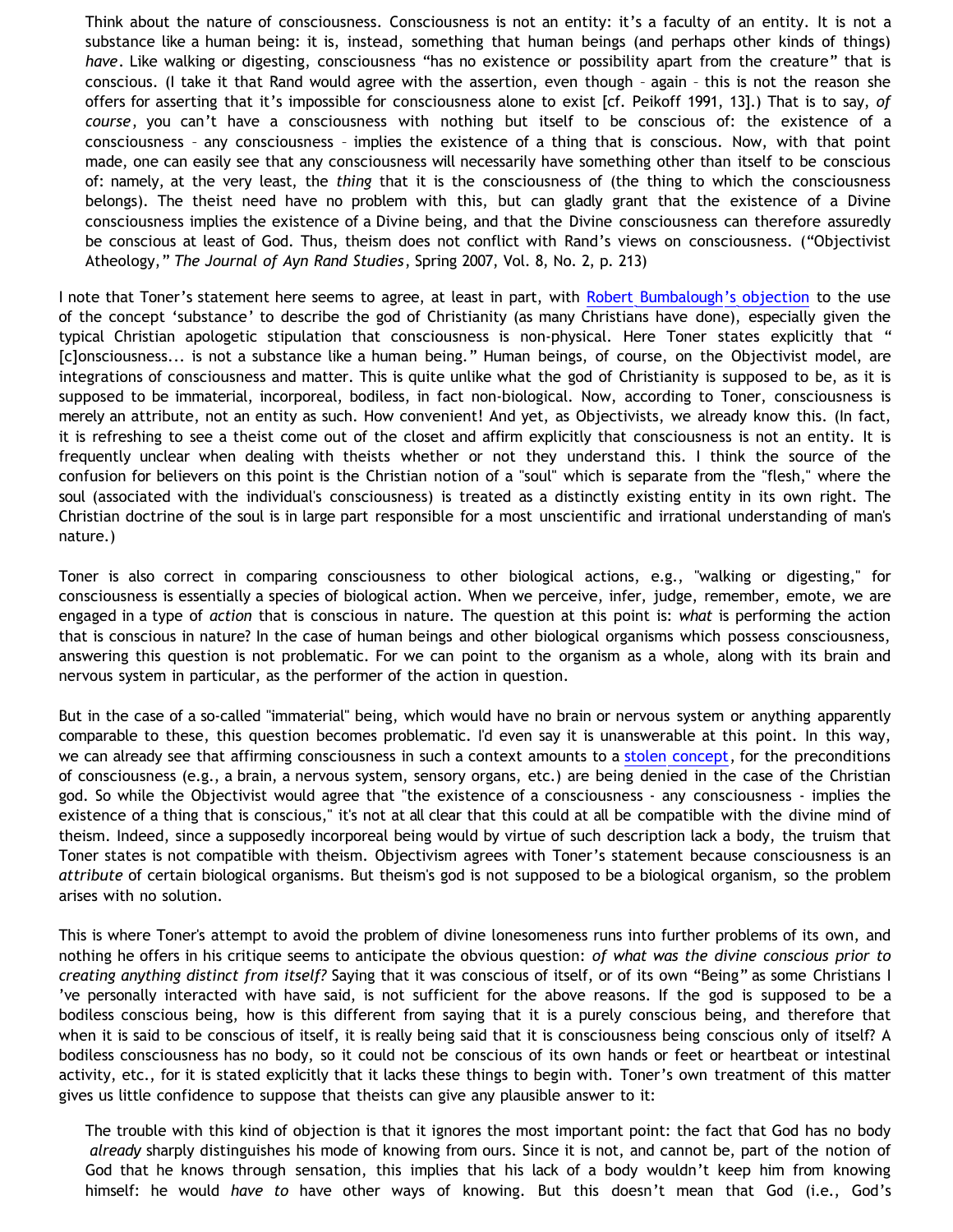consciousness) cannot be aware of God (i.e., the bearer of God's consciousness). It simply means the way of becoming aware is different: which is pretty much what you'd expect! (Ibid., pp. 214-215)

This is painfully unhelpful, and quite frankly I'm startled that Toner would even judge such statements sufficiently worthy to insert into his critique of Objectivism at this point. He's essentially saying that we should not expect his god's consciousness to be limited in the way that human and animal consciousness is limited, simply because it's different. This is the "it's just different!" defense that juvenile theists are so well known for. And Toner is right in indicating that this is something we'd expect, precisely because there really is no viable answer to the problem of divine lonesomeness. It is at this point that Toner begins shifting the issue, from the first aspect of the problem of divine lonesomeness (what could possibly serve as the object of the divine consciousness prior to creating anything distinct from itself?), to its second aspect (by what means could an incorporeal, bodiless being be conscious of anything?), without dealing with the first at all adequately. Before I examine Toner's treatment of this second aspect, I note that Toner finds it necessary to reject the doctrine of divine simplicity in order to avoid the damage caused by the first aspect of the problem of divine lonesomeness (see his footnote 3, p. 231). I have seen other defenders of theism make the same move.

Toner says that his god "would *have to* have other ways of knowing," that is, other than by sensory input. As is commonplace with theists, he gives no indication as to what these "other ways" might include. And even if one were to accept this contentless retort (perhaps by [imagining](http://bahnsenburner.blogspot.com/search/label/imagination) that there is some alternative without having any genuine idea of what it might be), it would only pertain to part of the problem of divine lonesomeness, namely the *means* by which his god supposedly has consciousness, and not at all persuasively. It would not address the question of *what* it would be conscious of. At this point Toner is quickly but subtly shifting away from this latter issue, hoping that by focusing on the former issue – the epistemology of his god's knowledge – will keep us off balance. Rightly suspecting that no Objectivist would find anything he's given so far at all persuasive, Toner quotes Peikoff at this point, who writes:

"Spiritual" means pertaining to consciousness, and consciousness is a faculty of certain living organisms, their faculty of perceiving that which exists. A consciousness transcending nature would be a faculty transcending organism and object. So far from being all-knowing, such a thing would have neither means nor content of perception; it would be nonconscious. (*Objectivism: The Philosophy of Ayn Rand*, p. 32)

In response to this, Toner writes:

Certainly, Peikoff is correct in saying that our only direct experience of consciousness is of our own. It is quite true that we are living organisms, and our consciousness is a faculty we possess. It's also true that our consciousness is a faculty of perceiving that which exists. It is, however, indefensible to extrapolate from these facts to the impossibility of an analogous faculty of knowing existing in a non-bodily being. For while I grant (in fact, I insist) that *for human beings*, all knowledge originates in the senses, I do not grant that this licenses the inference that *all knowledge* originates in the senses. If there were a good reason to think there is a non-physical, yet intelligent, being, then there would be a good reason to think that not all consciousness is necessarily just like ours in its method of acquiring knowledge. Thinking of a consciousness that is not exactly like ours does not clash with the preconditions of thought: there is nothing self-defeating or contradictory about it. (Op cit., p. 215)

Much of what Toner writes here expresses agreement with Peikoff, but he hastens to put that all aside. Essentially, Toner is simply saying, "That's true in the case of human consciousness, but that doesn't matter in the case of God's consciousness," and then proceeds to affirm what is under dispute. We already know and expect that theists think their god is different from human beings and other biological organisms; in my analysis above I've been quite willing to take this into account. His defense at this point boils down to, 'Yeah, God doesn't have a body, He doesn't have senses, He doesn't have a nervous system or a brain or sensory organs, *but He knows anyway!*" I guess I'm just not seeing the persuasive force of this formidable apologetic.

What's curious here is that Toner considers the consciousness of his god to be "analogous" to human consciousness in some way, but he gives us no reason to suppose there's any truth to this. In what way is anything which theists call "supernatural" analogous to that which is natural, biological, and dependent upon physical processes, such as human consciousness is? Whatever it is that Toner calls 'consciousness' in the case of his god, it allegedly obtains without sensory organs, receptor cells, ganglionic connections, an entire nervous system, brain activity and the such, as we find in every case of consciousness in nature. And unlike human beings, saddled as they are with a consciousness which needs to develop as they develop, a supernatural consciousness can be one which possesses all knowledge for all eternity, never needing to learn, never making errors, it is able to wish things into existence, such as entire universes, or alter them at will, such as water into wine, etc. The theistic wonderbeing smacks all the elements of an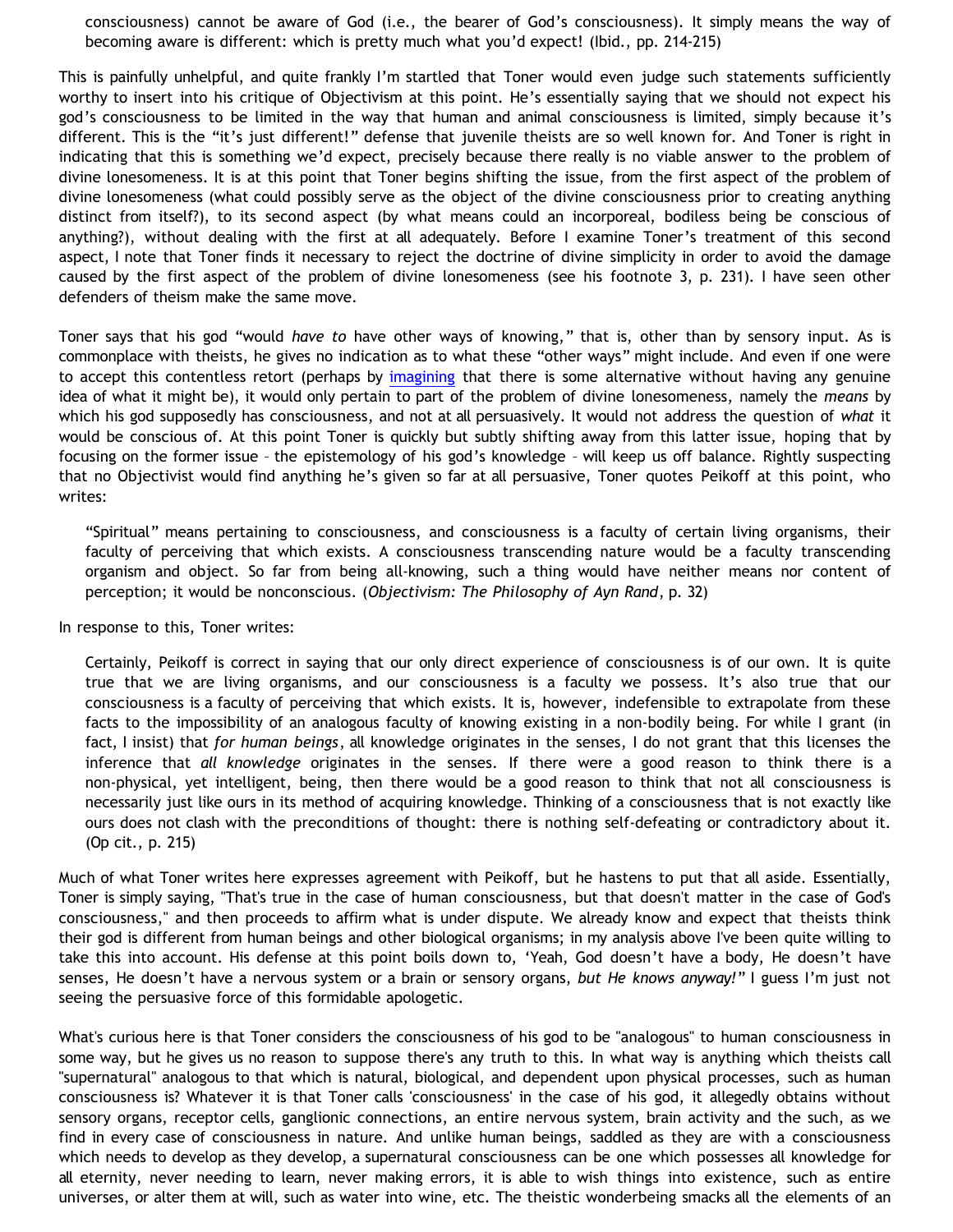imaginative concoction, a fantasy based on a world-renouncing projection. And yet it is "analogous" to human consciousness?

Perhaps it is only analogous in name only, since the same word is being used to denote the attribute we find in biological organisms, such as human beings and other animals, and whatever it is that the theist's god is supposed to have (or be). It is as if one were to say, "Of course man is conscious," and Toner should reply, "My God is too!" but beyond this no actual similarity is to be found. We may ask, "How is your bodiless, incorporeal god conscious?" and Toner gives us no reason to suppose his response could be any more substantive than, "No how!"

Toner calls it "indefensible to extrapolate" from facts which we know are true, to conclusions which those facts could only suggest: that consciousness requires (a) a means of perceiving and (b) something distinct from its own perceiving to serve as its initial object(s). Toner could not be more explicit in declaring his license to ignore facts that we discover and validate about consciousness when he writes:

what we can conclude from our knowledge of our own cognition is that human knowledge necessarily rests on sensory data. This provides no argument to the conclusion that no consciousness of any kind could possibly rest on a different kind of data. (Ibid., pp. 215-216)

At this point, had Toner any tangible evidence to support the position that consciousness is possible without not only sensory data, but also sensory organs, receptors, a nervous system, a brain, etc., we might expect him to produce some of it. But of course, he does not do this. Instead, his defense simply consists of bald denials which appear to have no better basis than what he may merely be imagining, for he gives us no indication how we could distinguish what he calls a consciousness without body, without sense organs, without a nervous system, etc., from what may simply be a fantasy. This is why most Objectivist philosophers pay so little attention to theistic apologists, as when the going gets rough, the defenders of the religious worldview bail out without any parachute on their own. For it is quite easy to lose patience with defenses as unserious as the kind we find with most apologetic arguments, which, if allowed to proceed to their final conclusion, ultimately reduce to a most desperate formula, such as "that may be the case with things we find in nature, but that does not constitute a refutation of the imaginary alternative I have in mind." It is because the alternatives which theists have in mind have their basis in imagination, that their failure to produce legitimate evidence on behalf of their position is to be expected.

As with other theists, Toner's god is the ultimate exception to everything we find true about reality through our examination of nature. This is the essential hallmark of [supernaturalism](http://www.geocities.com/katholon/Bahnsen_Supernatural.htm): facts can be ignored because facts are of this world and thus have no bearing on what "the supernatural" is like. Everything we discover about consciousness from actually existing specimens open to rational investigation does not apply in the case of a supernatural consciousness. If the consciousness of biological organisms which we find here on earth require sensory organs, a nervous system, a brain, etc., that's fine so far as biological organisms are concerned. But the theist's god is exempt from these, per his stipulation, because it is not biological. At what point do we recognize that we've crossed over from the real into the imaginary? The theist's own objections give us no confidence that he even knows there's a difference.

### **Left Behind: Man's Ways of Knowing**

It is important at this point to note that Toner fails to identify any epistemological process by which one could come to the conclusion that such a consciousness as he gives to his god could be real. In one of his quotes above, he states:

If there were a good reason to think there is a non-physical, yet intelligent, being, then there would be a good reason to think that not all consciousness is necessarily just like ours in its method of acquiring knowledge. (Ibid., p. 215)

So far as I can tell, Toner never identifies what he considers to be "a good reason to think that there is a non-physical, yet intelligent being," a la a god like that found in Christianity, but I doubt he's suppressing evidence here. Why believe that such a consciousness, which is, contrary to what Toner himself states, fundamentally *dissimilar* to any conscious we find in nature (including human consciousness), actually exists? What is the basis for believing the claim that such a thing exists, and how do we distinguish this basis from something that may in fact be merely imaginary in nature? We must keep in mind at this point that not only is the consciousness of Toner's god supposed to exist without a body and any apparently legitimate object distinct from itself, it also is supposed to enjoy precisely the opposite orientation to its objects that any consciousness we find in nature (including human consciousness) has. For in the case of human beings, the objects of our awareness do not conform to the content of our awareness. That is, the object of consciousness holds metaphysical primacy over the subject of consciousness.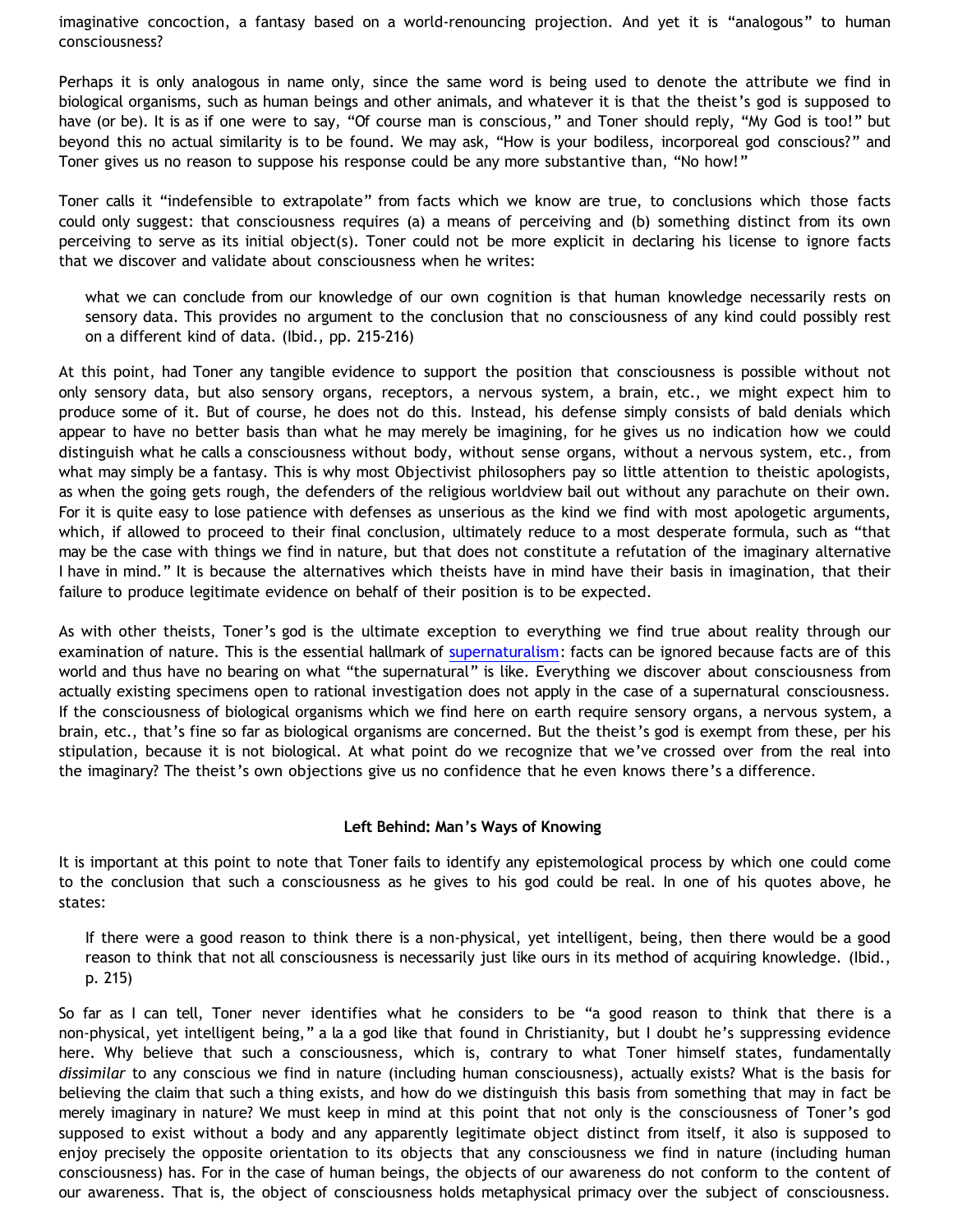That's the primacy of existence principle: things are what they are, regardless of what we believe about them, think about them, know about them, wish about them, pretend about them, ignore about them, etc. Wishing doesn't make it so, because the objects of consciousness have metaphysical primacy in the subject-object relationship. But in the case of Toner's god, its consciousness is not so restricted. On the contrary, its [wishes](http://bahnsenburner.blogspot.com/2006/12/wishing-and-christian-deity.html) hold metaphysical primacy over all objects in its awareness, for not only did it allegedly create those objects, it can revise their identity at will. (For a direct discussion of this metaphyiscal antithesis, see my blog [Confessions of a Vantillian Subjectivist.](http://bahnsenburner.blogspot.com/2006/03/confessions-of-vantillian-subjectivist.html))

Above we saw that Toner insists "*that for human beings*, all knowledge originates in the senses." But how do his claims about a consciousness with no body, no sense organs, no nervous system, no brain, qualify as legitimate knowledge? How do they reduce to the level of sensory input? Toner never walks us through this, and yet, it is crucial to the internal coherence of his overall position. Whatever our conclusions may be, our path towards validating them must comport with the basic nature of our consciousness and its concommitant constraints. As I asked in [The Axioms](http://bahnsenburner.blogspot.com/2006/12/axioms-and-primacy-of-existence.html) [and the Primacy of Existence,](http://bahnsenburner.blogspot.com/2006/12/axioms-and-primacy-of-existence.html)

...what inputs inform the theist's concept of consciousness beyond his own firsthand experience such that he thinks it is meaningful to suppose that there exists a consciousness possessing the exact opposite relationship that his consciousness has with its own objects? What gives his concept of consciousness such latitude? What units has he discovered and integrated into his concept of consciousness which allows him to affirm two contradictory metaphysics? We know already that the *method* by which he informs his concept of consciousness must be consistent with the *nature* of his consciousness, for he has no alternative to using his own consciousness in developing and securing the knowledge he seeks to hold. So this rules out his own use of the primacy of consciousness as a means of arriving at a point where he can reasonably affirm the primacy of consciousness. For instance, since the primacy of existence applies to his own conscious interaction with the world around him, he cannot reasonably adopt a method of affirming the primacy of consciousness which reduces to the assumption that reality conforms to his conscious operations. Not only would this be fallaciously circular, it would short-circuit the nature of his own consciousness and invalidate any conclusion he wants to draw. He cannot, for instance, rationally say that the primacy of consciousness is valid because he wants it to be valid, for his consciousness does not have the power to alter reality; his wants and wishes are ineffectual.

In the case of human identity and the knowledge we can reliably acquire, we have no alternative but to adhere to the primacy of existence principle. So if we affirm a claim as legitimate knowledge of reality, as a true understanding of actually existing things, then the method by which we came to that knowledge must itself adhere to the primacy of existence principle. We cannot, for instance, say "Mermaids exist because it would make me feel better if they did." Who would be persuaded by such an argument? Only those who reject the primacy of existence principle. So the question for Toner is twofold:

- (1) What method do we use to secure the claim that the consciousness-possessing deity he describes and hopes to defend is real as legitimate knowledge of reality? and
- (2) Does that method adhere with the primacy of existence principle?

Toner does not identify the method by which he allegedly knows that a consciousness exempt from everything we know about consciousness is biological organisms really does exist. So unfortunately he leaves these two questions completely unattended. Taken in context, all this suggests that Toner's god is really nothing more than imaginary, and that our leg is being pulled.

#### **The God Who Could Not Hear**

When Jesus is made to say "Who hath ears to hear, let him hear" (Mt. 13:9), I can only suppose he is excluding the god of heaven, because as an immaterial, bodiless being, it would have no ears to hear anything. The theist will insist, however, that his god still hears, even though it does not have ears, or tympanic membrane, or cochlea, or auditory nerves, etc. How does it hear? No how. It "just" hears in spite of lacking these things. In fact, it hears in the absence of sound waves, just as surely as the voice of James MacDonald's god, as it "stood in a spaceless, ageless, timeless chasm of nothing in eternity past and... SPOKE," echoed throughout the void out of which it pulled the universe, like a rabbit out of a hat. The same god hears your thoughts, the preachers tell us, even though thoughts do not create sound waves – certainly not any that would reach beyond the limits of the universe. But their god listens and hears these things anyway. The explanation for this is really no further than the believer's ability to imagine, for in fact that is exactly what he is demanding that we do: imagine that his god exists and can hear our thoughts. An imaginary being can do anything, even if it does not have the kinds of attributes and properties we have to do similar things. Why? Because an imaginary being does whatever its imaginer wants it to do. Besides,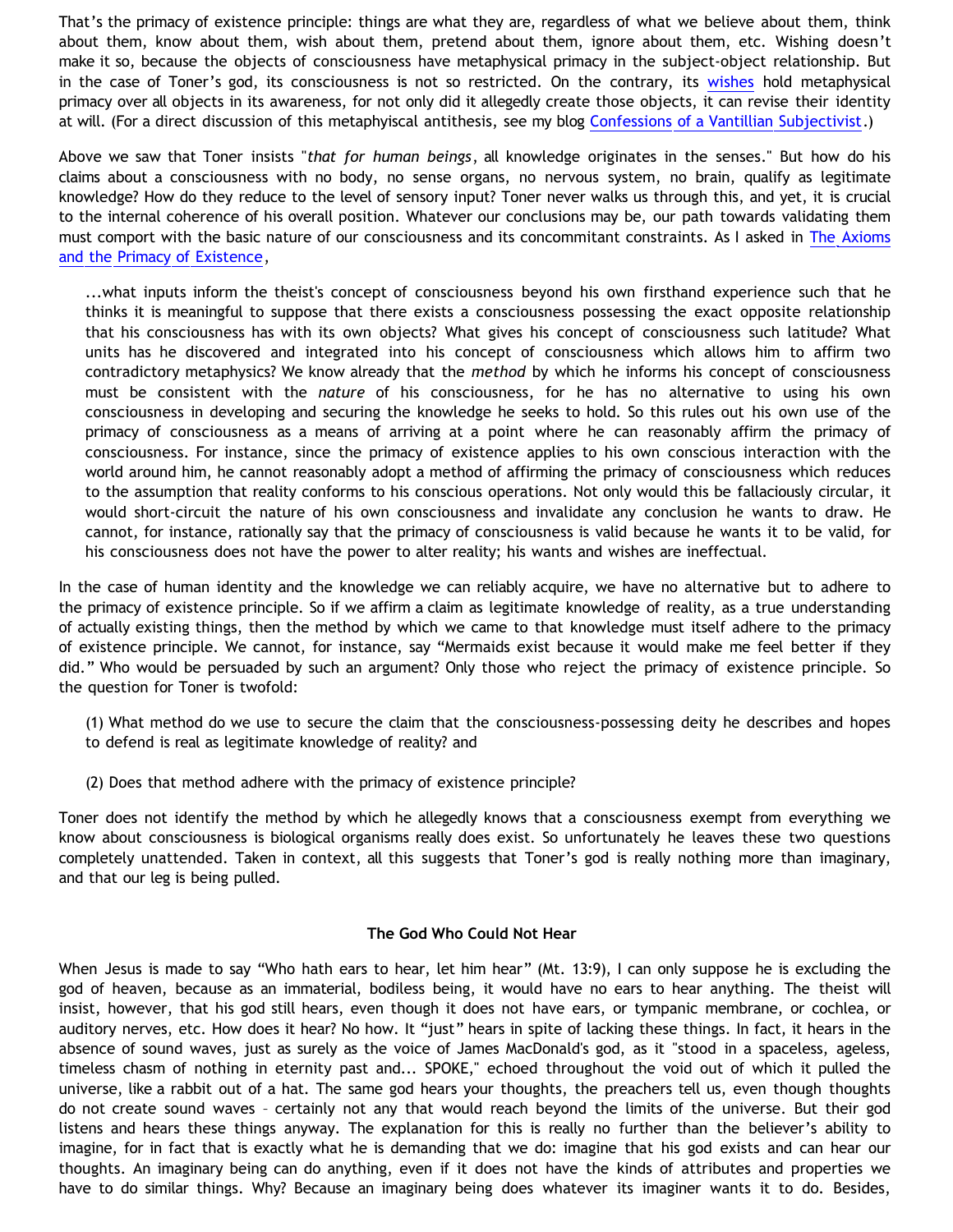explanations for these things are moot. The important thing is that the believer believes that the all-hearing, all-seeing voyeuristic deity is reall, and that he fears him. All efforts to validate the questionable assumptions brought out here are to serve this end: that the believer be crippled with fear, for this is "the beginning of knowledge" (Prov. 1:7).

Christians typically respond to these kinds of criticisms in a rather thoughtless, dismissive and unpersuasive manner, even though they will insist until the cows come home that their god is not imaginary. They agree that their god is not biological, that it does not have a body, that it does not have a brain, a nervous system, sensory organs and such, but they insist that their god is still conscious. In fact, it's an omni-consciousness, conscious of everything everywhere all of the time for all eternity. It has no eyes, but it "sees" all anyway. And even though apologists never explain how this could be (they only give weak, evasive responses, like Toner's), they apparently have no qualms asserting it to be the case and typically try to shift the burden by insisting that the non-believer prove that their god could not see everything. As we read between the lines of the apologists' attempts to address questions like this, what we really find is something along the lines of: "Prove my fantasy is not true outside the universe." Needless to say, this is not a very productive approach to validating one's worldview.

#### **The Attack of the Burden-Shifters**

The theist, then, can be predicted then to insist that the non-believer take on certain challenges in order even to pose the kinds of questions I've asked here, such as proving that consciousness as such requires or depends on sensory input, sense organs, a nervous system, a brain, etc. Never mind the fact that this is what we find in the case of all biological organisms which possess some level of consciousness. Specimens from nature do not count, because the believer's "truths" pertain to a realm beyond nature, a realm, incidentally, which the believer has a very hard time distinguishing from the fantasies of his imagination. In an attempt to feign gravitas on the part of his position, the theist may very well point to such phenomena as thinking, logical inference, predication, and other conceptual applications as examples of conscious activities, assuming that these operations do not require sensory input. And even though it has already been shown (with at least one theist explicitly agreeing) that the Christian god, given its description as omniscient and infallible, would not possess knowledge in the form of concepts (see my blog [Would an](http://bahnsenburner.blogspot.com/2007/04/would-omniscient-mind-have-knowledge-in.html) [Omniscient Mind have Knowledge in Conceptual Form?](http://bahnsenburner.blogspot.com/2007/04/would-omniscient-mind-have-knowledge-in.html) and my interactions with Peter Pike's responses [here,](http://bahnsenburner.blogspot.com/2007/04/pike-on-concepts-and-omniscience.html) [here](http://bahnsenburner.blogspot.com/2007/04/pikes-pique.html) and [here\)](http://bahnsenburner.blogspot.com/2007/04/peters-puke.html), theists still assume that their god's consciousness handles its alleged content in a manner similar to ours (i.e., conceptually). And yet, concepts are formed on the basis of sensory input. So why suppose so cavalierly that the conscious operations here do not require sensory input? The theist taking this approach seems to believe that, if a conscious operation is not itself identical to sensation in nature, then it does not involve the senses and/or does not require or depend on sensory input. But this would be a non sequitur implicating the theist's ignorance of how the mind works. This is crass example of how casually theists retail in stolen concepts. Again, the conscious activities mentioned not only need to have an object (Thinking *about what*? Logical inference *about what*? Predication *about what*? Etc.), they also require that the conscious agent in question have awareness of that object, and this requires having a means of awareness. Of what does the consciousness in question think, and by what means does it have awareness of what it thinks? In these two aspects, we recognize that consciousness depends on something prior to itself, both in terms of the object of consciousness, and the means of consciousness. (I would also argue that there is a third aspect in which consciousness depends on something prior to itself, and that is its purpose. Animals possess consciousness for a purpose, namely for their ability to live. Development of this point can wait until a later occasion.)

#### **In Conclusion: The Reprise of Divine Solipsism**

Given the problem of divine lonesomeness and theism's inability to provide any substantive answer to it, we are right to point out that Christian theism, which posits a supernatural creator which is needed to have created everything that is distinct from itself, begins with a starting point of divine solipsism, which is, according to a rational worldview, the ultimate expression of subjectivism. Few apologists explicitly admit theism's unavoidable solipsistic implications, probably because few apologists really give any serious thought probing the issues involved, and also of course because they resist any move which might appear concessionary. Christian apologist Mike Warren came the closest that I can remember when he wrote to the [Van Til List](http://www.ccir.ed.ac.uk/~jad/vantil-list/) the following message:

The Christian view is solipsistic in the sense that there is no other autonomous mind except God's. All other minds exist because of God's ex nihilo creation of them, and thus are completely dependent on Him for their existence and functioning. The only universe that exists is the one that springs from the divine mind. ([RE: An](http://groups.yahoo.com/group/vantil/message/1704) [anti-theist's attempted refutation of presuppositional apologetics,](http://groups.yahoo.com/group/vantil/message/1704) Feb. 29, 2004)